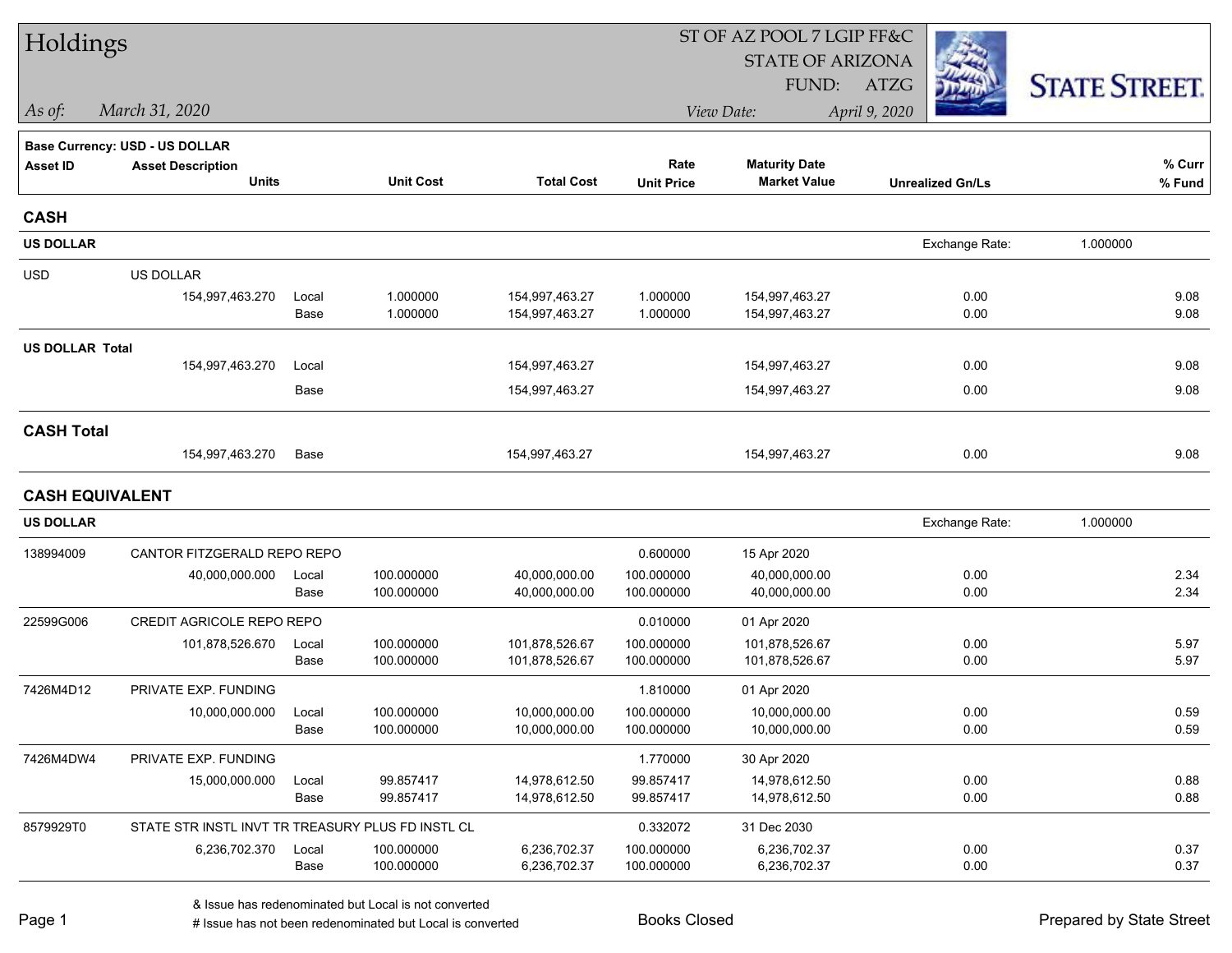| Holdings        |                                                                   |       |                  |                   |                   | ST OF AZ POOL 7 LGIP FF&C |                         |                      |
|-----------------|-------------------------------------------------------------------|-------|------------------|-------------------|-------------------|---------------------------|-------------------------|----------------------|
|                 |                                                                   |       |                  |                   |                   | <b>STATE OF ARIZONA</b>   |                         |                      |
|                 |                                                                   |       |                  |                   |                   | FUND:                     | <b>ATZG</b>             | <b>STATE STREET.</b> |
| As of:          | March 31, 2020                                                    |       |                  |                   |                   | View Date:                | April 9, 2020           |                      |
|                 |                                                                   |       |                  |                   |                   |                           |                         |                      |
| <b>Asset ID</b> | <b>Base Currency: USD - US DOLLAR</b><br><b>Asset Description</b> |       |                  |                   | Rate              | <b>Maturity Date</b>      |                         | % Curr               |
|                 | <b>Units</b>                                                      |       | <b>Unit Cost</b> | <b>Total Cost</b> | <b>Unit Price</b> | <b>Market Value</b>       | <b>Unrealized Gn/Ls</b> | % Fund               |
| 912796SM2       | TREASURY BILL 04/20 0.00000                                       |       |                  |                   | 1.629000          | 23 Apr 2020               |                         |                      |
|                 | 10,000,000.000                                                    | Local | 99.900450        | 9,990,045.00      | 99.900450         | 9,990,045.00              | 0.00                    | 0.59                 |
|                 |                                                                   | Base  | 99.900450        | 9,990,045.00      | 99.900450         | 9,990,045.00              | 0.00                    | 0.59                 |
| 912796SV2       | TREASURY BILL 06/20 0.00000                                       |       |                  |                   | 1.531000          | 18 Jun 2020               |                         |                      |
|                 | 10,000,000.000                                                    | Local | 99.668283        | 9,966,828.33      | 99.668283         | 9,966,828.33              | 0.00                    | 0.58                 |
|                 |                                                                   | Base  | 99.668283        | 9,966,828.33      | 99.668283         | 9,966,828.33              | 0.00                    | 0.58                 |
| 912796TQ2       | TREASURY BILL 04/20 0.00000                                       |       |                  |                   | 1.550000          | 09 Apr 2020               |                         |                      |
|                 | 20,000,000.000                                                    | Local | 99.965556        | 19,993,111.11     | 99.965556         | 19,993,111.11             | 0.00                    | 1.17                 |
|                 |                                                                   | Base  | 99.965556        | 19,993,111.11     | 99.965556         | 19,993,111.11             | 0.00                    | 1.17                 |
| 912796TR0       | TREASURY BILL 04/20 0.00000                                       |       |                  |                   | 1.536000          | 16 Apr 2020               |                         |                      |
|                 | 30,000,000.000                                                    | Local | 99.934728        | 29,980,418.33     | 99.934728         | 29,980,418.33             | 0.00                    | 1.76                 |
|                 |                                                                   | Base  | 99.934728        | 29,980,418.33     | 99.934728         | 29,980,418.33             | 0.00                    | 1.76                 |
| 912796TS8       | TREASURY BILL 04/20 0.00000                                       |       |                  |                   | 1.520300          | 30 Apr 2020               |                         |                      |
|                 | 20,000,000.000                                                    | Local | 99.877531        | 19,975,506.28     | 99.877531         | 19,975,506.28             | 0.00                    | 1.17                 |
|                 |                                                                   | Base  | 99.877531        | 19,975,506.28     | 99.877531         | 19,975,506.28             | 0.00                    | 1.17                 |
| 912796TZ2       | TREASURY BILL 06/20 0.00000                                       |       |                  |                   | 1.525000          | 11 Jun 2020               |                         |                      |
|                 | 10,000,000.000                                                    | Local | 99.699236        | 9,969,923.61      | 99.699236         | 9,969,923.61              | 0.00                    | 0.58                 |
|                 |                                                                   | Base  | 99.699236        | 9,969,923.61      | 99.699236         | 9,969,923.61              | 0.00                    | 0.58                 |
| 912796WW5       | TREASURY BILL 07/20 0.00000                                       |       |                  |                   | 1.530000          | 09 Jul 2020               |                         |                      |
|                 | 10,000,000.000                                                    | Local | 99.579250        | 9,957,925.00      | 99.978903         | 9,997,890.30              | 39,965.30               | 0.59                 |
|                 |                                                                   | Base  | 99.579250        | 9,957,925.00      | 99.978903         | 9,997,890.30              | 39,965.30               | 0.59                 |
| 921FRK000       | BMO TRIPARTY MTGE CLAS/ISIT/RTRP MATU//20121224                   |       |                  |                   | 0.010000          | 01 Apr 2020               |                         |                      |
|                 | 138,168,693.990                                                   | Local | 100.000000       | 138,168,693.99    | 100.000000        | 138,168,693.99            | 0.00                    | 8.09                 |
|                 |                                                                   | Base  | 100.000000       | 138,168,693.99    | 100.000000        | 138,168,693.99            | 0.00                    | 8.09                 |
| 921FRK000       | BMO TRIPARTY MTGE CLAS/ISIT/RTRP MATU//20121224                   |       |                  |                   | 0.620000          | 30 Apr 2020               |                         |                      |
|                 | 50,000,000.000                                                    | Local | 100.000000       | 50,000,000.00     | 100.000000        | 50,000,000.00             | 0.00                    | 2.93                 |
|                 |                                                                   | Base  | 100.000000       | 50,000,000.00     | 100.000000        | 50,000,000.00             | 0.00                    | 2.93                 |
| 926NKW009       | AMHERST PIERPONT 04/15 VAR                                        |       |                  |                   | 0.010000          | 01 Apr 2020               |                         |                      |
|                 | 106,000,000.000                                                   | Local | 100.000000       | 106,000,000.00    | 100.000000        | 106,000,000.00            | 0.00                    | 6.21                 |
|                 |                                                                   | Base  | 100.000000       | 106,000,000.00    | 100.000000        | 106,000,000.00            | 0.00                    | 6.21                 |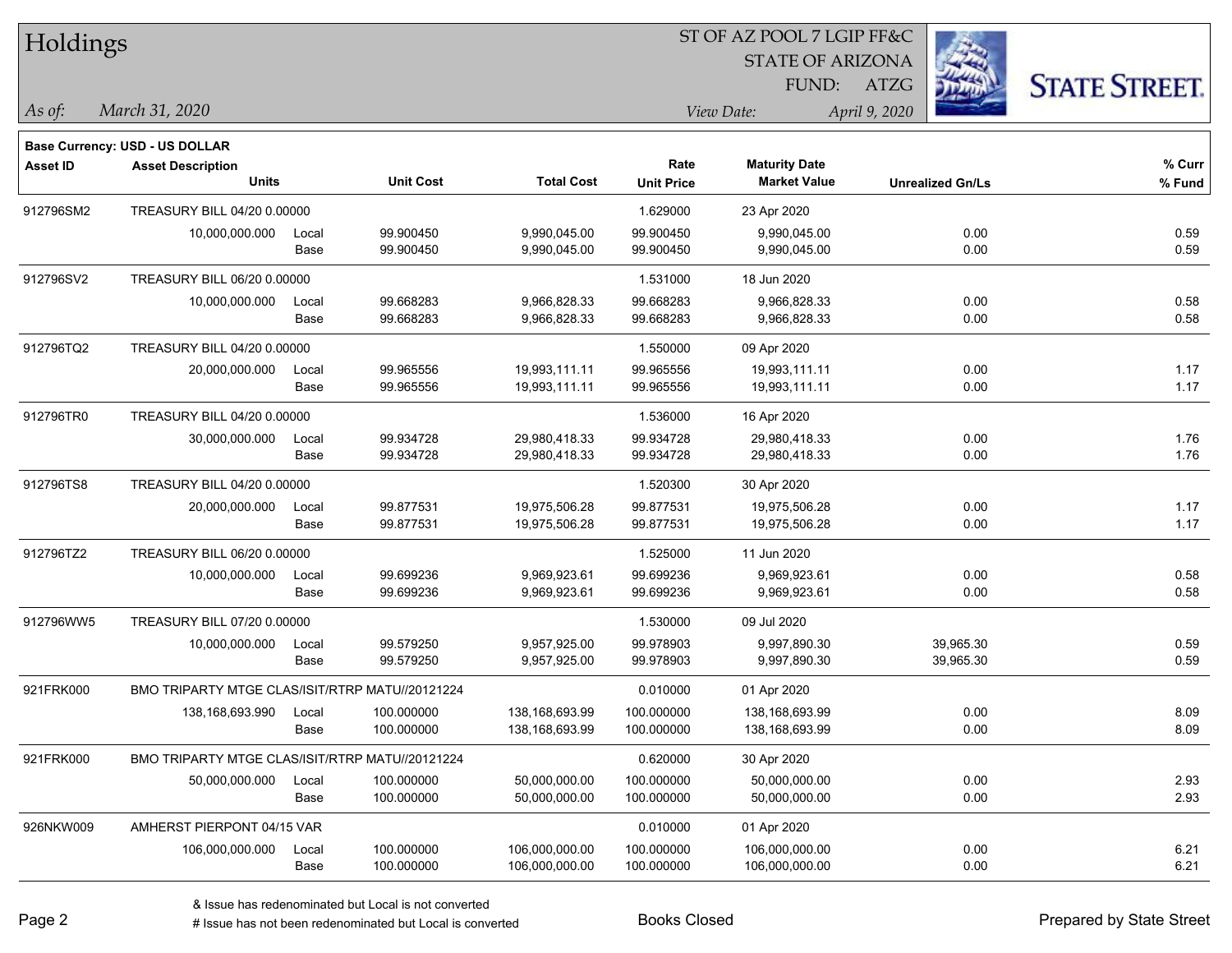ST OF AZ POOL 7 LGIP FF&C Holdings STATE OF ARIZONA **STATE STREET.** FUND: ATZG *March 31, 2020 As of: View Date: April 9, 2020* **Base Currency: USD - US DOLLAR Asset ID Asset Description Rate Maturity Date % Curr Units Unit Cost Total Cost Unit Price Market Value Unrealized Gn/Ls % Fund** 926NKW009 AMHERST PIERPONT 04/15 VAR 0.20000 001 Apr 2020 75,000,000.000 Local 100.000000 75,000,000.00 100.000000 75,000,000.00 0.00 4.39 Base 100.000000 75,000,000.00 100.000000 75,000,000.00 0.00 4.39 979QHR003 SOUTH STREET REPO 600000 SOUTH STREET REPO 45,000,000.000 Local 100.000000 45,000,000.00 100.000000 45,000,000.00 0.00 2.64 Base 100.000000 45,000,000.00 100.000000 45,000,000.00 0.00 2.64 979QHT009 WELLS FARGO REPO **0.010000 01 Apr 2020** 110,000,000.000 Local 100.000000 110,000,000.00 100.000000 110,000,000.00 0.00 6.44 Base 100.000000 110,000,000.00 100.000000 110,000,000.00 0.00 6.44 979RFJ001 ALLIANCE BANK OF ARIZONA MONEY 1.260000 01 Apr 2020 2,534.530 Local 100.000000 2,534.53 100.000000 2,534.53 0.00 0.00 Base 100.000000 2,534.53 100.000000 2,534.53 0.00 0.00 979TUW001 GUGGENHEIM SECURITIES REPO 08/14 VAR 0.10000 000 03 Apr 2020 50,000,000.000 Local 100.000000 50,000,000.00 100.000000 50,000,000.00 0.00 2.93 Base 100.000000 50,000,000.00 100.000000 50,000,000.00 0.00 2.93 979TUW001 GUGGENHEIM SECURITIES REPO 08/14 VAR 0.01000 06 Apr 2020 50,000,000.000 Local 100.000000 50,000,000.00 100.000000 50,000,000.00 0.00 2.93 Base 100.000000 50,000,000.00 100.000000 50,000,000.00 0.00 2.93 979TUW001 GUGGENHEIM SECURITIES REPO 08/14 VAR 0.03000 0000 01 May 2020 45,000,000.000 Local 100.000000 45,000,000.00 100.000000 45,000,000.00 0.00 2.64 Base 100.000000 45,000,000.00 100.000000 45,000,000.00 0.00 2.64 **US DOLLAR Total** 952,286,457.560 Local 952,098,827.72 952,138,793.02 39,965.30 55.78 Base 952,098,827.72 952,138,793.02 39,965.30 55.78 **CASH EQUIVALENT Total** 952,286,457.560 Base 952,098,827.72 952,138,793.02 39,965.30 55.78 **FIXED INCOME US DOLLAR** Exchange Rate: 1.000000 & Issue has redenominated but Local is not converted

Page 3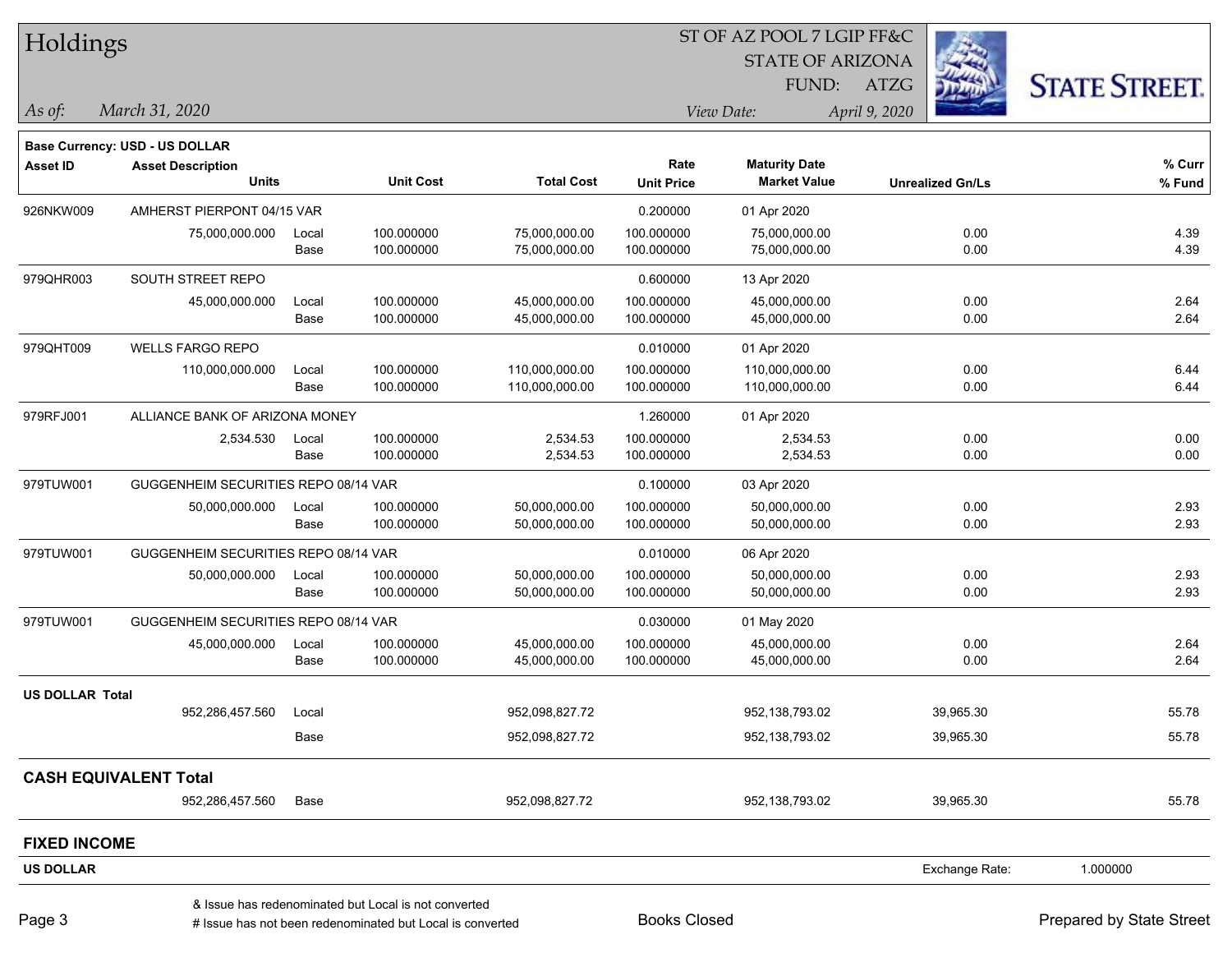|                 | Holdings                              |       |                  |                   |                   | ST OF AZ POOL 7 LGIP FF&C |                         |                      |  |  |  |
|-----------------|---------------------------------------|-------|------------------|-------------------|-------------------|---------------------------|-------------------------|----------------------|--|--|--|
|                 |                                       |       |                  |                   |                   | <b>STATE OF ARIZONA</b>   |                         |                      |  |  |  |
|                 |                                       |       |                  |                   |                   | FUND:                     | ATZG                    | <b>STATE STREET.</b> |  |  |  |
| As of:          | March 31, 2020                        |       |                  |                   |                   | View Date:                | April 9, 2020           |                      |  |  |  |
|                 | <b>Base Currency: USD - US DOLLAR</b> |       |                  |                   |                   |                           |                         |                      |  |  |  |
| <b>Asset ID</b> | <b>Asset Description</b>              |       |                  |                   | Rate              | <b>Maturity Date</b>      |                         | % Curr               |  |  |  |
|                 | <b>Units</b>                          |       | <b>Unit Cost</b> | <b>Total Cost</b> | <b>Unit Price</b> | <b>Market Value</b>       | <b>Unrealized Gn/Ls</b> | % Fund               |  |  |  |
| 9127962A6       | TREASURY BILL 04/20 0.00000           |       |                  |                   | 0.010000          | 07 Apr 2020               |                         |                      |  |  |  |
|                 | 50,000,000.000                        | Local | 99.974183        | 49,987,091.67     | 99.998880         | 49,999,440.00             | 12,348.33               | 2.93                 |  |  |  |
|                 |                                       | Base  | 99.974183        | 49,987,091.67     | 99.998880         | 49,999,440.00             | 12,348.33               | 2.93                 |  |  |  |
| 9127962B4       | TREASURY BILL 04/20 0.00000           |       |                  |                   | 0.010000          | 14 Apr 2020               |                         |                      |  |  |  |
|                 | 80,000,000.000                        | Local | 99.943819        | 79,955,055.17     | 99.996220         | 79,996,976.00             | 41,920.83               | 4.69                 |  |  |  |
|                 |                                       | Base  | 99.943819        | 79,955,055.17     | 99.996220         | 79,996,976.00             | 41,920.83               | 4.69                 |  |  |  |
| 9127962C2       | TREASURY BILL 04/20 0.00000           |       |                  |                   | 0.010000          | 21 Apr 2020               |                         |                      |  |  |  |
|                 | 50,000,000.000                        | Local | 99.912922        | 49,956,461.14     | 99.995430         | 49,997,715.00             | 41,253.86               | 2.93                 |  |  |  |
|                 |                                       | Base  | 99.912922        | 49,956,461.14     | 99.995430         | 49,997,715.00             | 41,253.86               | 2.93                 |  |  |  |
| 912796SM2       | TREASURY BILL 04/20 0.00000           |       |                  |                   | 0.010000          | 23 Apr 2020               |                         |                      |  |  |  |
|                 | 50,000,000.000                        | Local | 99.906463        | 49,953,231.65     | 99.998075         | 49,999,037.50             | 45,805.85               | 2.93                 |  |  |  |
|                 |                                       | Base  | 99.906463        | 49,953,231.65     | 99.998075         | 49,999,037.50             | 45,805.85               | 2.93                 |  |  |  |
| 912796SR1       | TREASURY BILL 05/20 0.00000           |       |                  |                   | 0.010000          | 21 May 2020               |                         |                      |  |  |  |
|                 | 50,000,000.000                        | Local | 99.785004        | 49,892,502.15     | 99.990972         | 49,995,486.00             | 102,983.85              | 2.93                 |  |  |  |
|                 |                                       | Base  | 99.785004        | 49,892,502.15     | 99.990972         | 49,995,486.00             | 102,983.85              | 2.93                 |  |  |  |
| 912796SU4       | <b>TREASURY BILL 11/19 0.00000</b>    |       |                  |                   |                   | 29 Nov 2019               |                         |                      |  |  |  |
|                 | 0.000                                 | Local | 0.000000         | $-3,237.61$       | 0.000000          | 0.00                      | 3,237.61                | 0.00                 |  |  |  |
|                 |                                       | Base  | 0.000000         | $-3,237.61$       | 0.000000          | 0.00                      | 3,237.61                | 0.00                 |  |  |  |
| 912796SZ3       | TREASURY BILL 07/20 0.00000           |       |                  |                   |                   | 16 Jul 2020               |                         |                      |  |  |  |
|                 | 10,000,000.000                        | Local | 99.548940        | 9,954,894.03      | 99.976812         | 9,997,681.20              | 42,787.17               | 0.59                 |  |  |  |
|                 |                                       | Base  | 99.548940        | 9,954,894.03      | 99.976812         | 9,997,681.20              | 42,787.17               | 0.59                 |  |  |  |
| 912796TM1       | TREASURY BILL 04/20 0.00000           |       |                  |                   | 0.010000          | 02 Apr 2020               |                         |                      |  |  |  |
|                 | 30,000,000.000                        | Local | 99.995460        | 29,998,638.05     | 99.999999         | 29,999,999.70             | 1,361.65                | 1.76                 |  |  |  |
|                 |                                       | Base  | 99.995460        | 29,998,638.05     | 99.999999         | 29,999,999.70             | 1,361.65                | 1.76                 |  |  |  |
| 912796TQ2       | TREASURY BILL 04/20 0.00000           |       |                  |                   | 0.010000          | 09 Apr 2020               |                         |                      |  |  |  |
|                 | 10,000,000.000                        | Local | 99.962667        | 9,996,266.67      | 99.998022         | 9,999,802.20              | 3,535.53                | 0.59                 |  |  |  |
|                 |                                       | Base  | 99.962667        | 9,996,266.67      | 99.998022         | 9,999,802.20              | 3,535.53                | 0.59                 |  |  |  |
| 912796TR0       | TREASURY BILL 04/20 0.00000           |       |                  |                   |                   | 16 Apr 2020               |                         |                      |  |  |  |
|                 | 20,000,000.000                        | Local | 99.936250        | 19,987,250.00     | 99.996875         | 19,999,375.00             | 12,125.00               | 1.17                 |  |  |  |
|                 |                                       | Base  | 99.936250        | 19,987,250.00     | 99.996875         | 19,999,375.00             | 12,125.00               | 1.17                 |  |  |  |

٦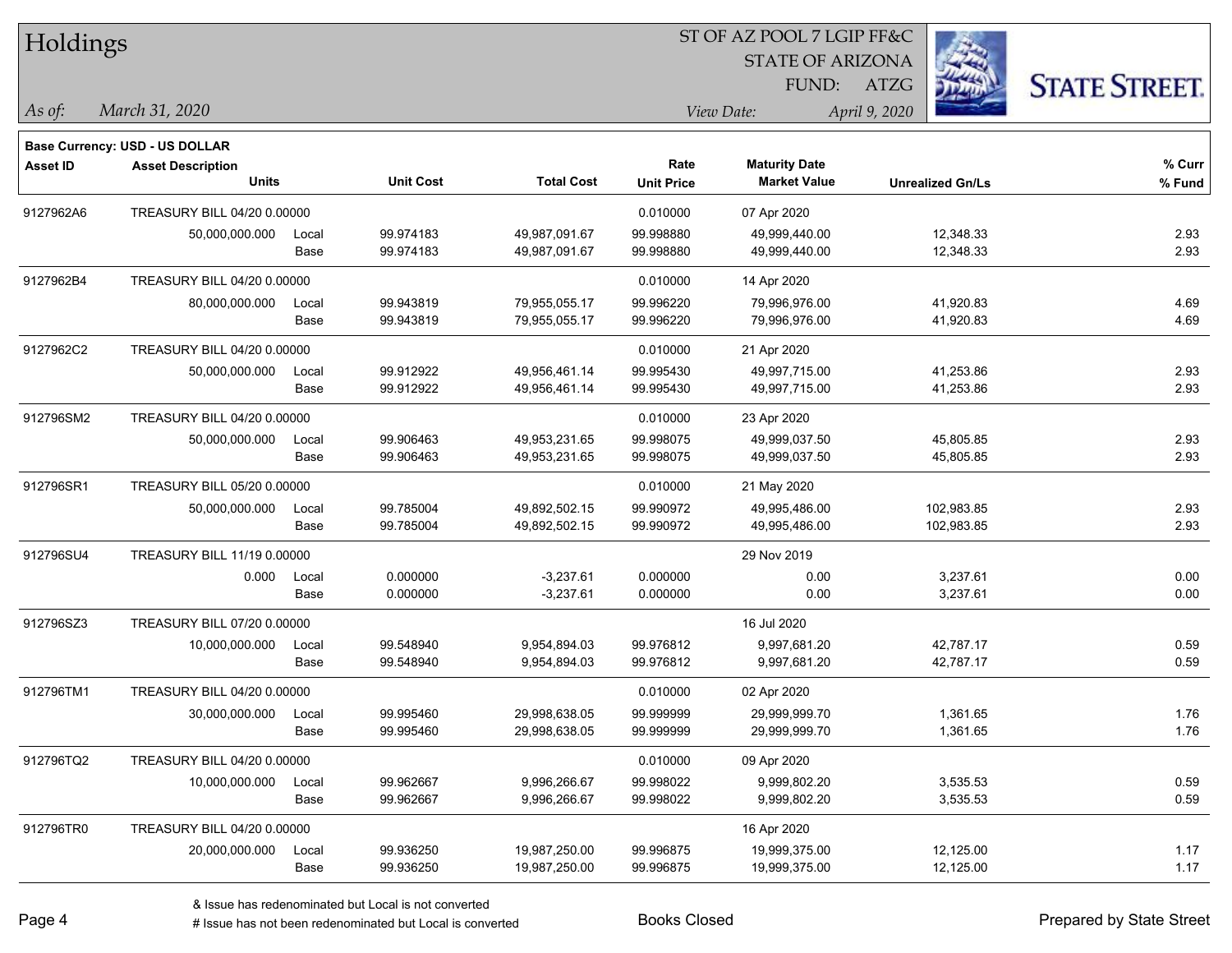| Holdings        |                                |       |                  |                   |                   | ST OF AZ POOL 7 LGIP FF&C |                         |                      |
|-----------------|--------------------------------|-------|------------------|-------------------|-------------------|---------------------------|-------------------------|----------------------|
|                 |                                |       |                  |                   |                   | <b>STATE OF ARIZONA</b>   |                         |                      |
|                 |                                |       |                  |                   |                   | FUND:                     | ATZG                    | <b>STATE STREET.</b> |
| As of:          | March 31, 2020                 |       |                  |                   |                   | View Date:                | April 9, 2020           |                      |
|                 | Base Currency: USD - US DOLLAR |       |                  |                   |                   |                           |                         |                      |
| <b>Asset ID</b> | <b>Asset Description</b>       |       |                  |                   | Rate              | <b>Maturity Date</b>      |                         | % Curr               |
|                 | Units                          |       | <b>Unit Cost</b> | <b>Total Cost</b> | <b>Unit Price</b> | <b>Market Value</b>       | <b>Unrealized Gn/Ls</b> | $%$ Fund             |
| 912796TS8       | TREASURY BILL 04/20 0.00000    |       |                  |                   | 0.010000          | 30 Apr 2020               |                         |                      |
|                 | 50,000,000.000                 | Local | 99.874978        | 49,937,488.88     | 99.995549         | 49,997,774.50             | 60,285.62               | 2.93                 |
|                 |                                | Base  | 99.874978        | 49,937,488.88     | 99.995549         | 49,997,774.50             | 60,285.62               | 2.93                 |
| 912796TT6       | TREASURY BILL 05/20 0.00000    |       |                  |                   | 0.010000          | 07 May 2020               |                         |                      |
|                 | 60,000,000.000                 | Local | 99.845778        | 59,907,466.96     | 99.993625         | 59,996,175.00             | 88,708.04               | 3.51                 |
|                 |                                | Base  | 99.845778        | 59,907,466.96     | 99.993625         | 59,996,175.00             | 88,708.04               | 3.51                 |
| 912796TV1       | TREASURY BILL 05/20 0.00000    |       |                  |                   | 0.010000          | 14 May 2020               |                         |                      |
|                 | 40,000,000.000                 | Local | 99.815518        | 39,926,207.27     | 99.990743         | 39,996,297.20             | 70,089.93               | 2.34                 |
|                 |                                | Base  | 99.815518        | 39,926,207.27     | 99.990743         | 39,996,297.20             | 70,089.93               | 2.34                 |
| 912796TW9       | TREASURY BILL 05/20 0.00000    |       |                  |                   | 0.010000          | 28 May 2020               |                         |                      |
|                 | 15,000,000.000                 | Local | 99.755797        | 14,963,369.58     | 99.988125         | 14,998,218.75             | 34,849.17               | 0.88                 |
|                 |                                | Base  | 99.755797        | 14,963,369.58     | 99.988125         | 14,998,218.75             | 34,849.17               | 0.88                 |
| 912796TX7       | TREASURY BILL 06/20 0.00000    |       |                  |                   | 0.010000          | 04 Jun 2020               |                         |                      |
|                 | 10,000,000.000                 | Local | 99.720889        | 9,972,088.90      | 99.987111         | 9,998,711.10              | 26,622.20               | 0.59                 |
|                 |                                | Base  | 99.720889        | 9,972,088.90      | 99.987111         | 9,998,711.10              | 26,622.20               | 0.59                 |
| 912796UA5       | TREASURY BILL 06/20 0.00000    |       |                  |                   | 0.010000          | 25 Jun 2020               |                         |                      |
|                 | 20,000,000.000                 | Local | 99.631372        | 19,926,274.32     | 99.984299         | 19,996,859.80             | 70,585.48               | 1.17                 |
|                 |                                | Base  | 99.631372        | 19,926,274.32     | 99.984299         | 19,996,859.80             | 70,585.48               | 1.17                 |
| 912796UB3       | TREASURY BILL 07/20 0.00000    |       |                  |                   | 0.010000          | 02 Jul 2020               |                         |                      |
|                 | 30,000,000.000                 | Local | 99.853625        | 29,956,087.40     | 99.974444         | 29,992,333.20             | 36,245.80               | 1.76                 |
|                 |                                | Base  | 99.853625        | 29,956,087.40     | 99.974444         | 29,992,333.20             | 36,245.80               | 1.76                 |
| 912796VP1       | TREASURY BILL 08/19 0.00000    |       |                  |                   |                   | 06 Aug 2019               |                         |                      |
|                 | 0.000                          | Local | 0.000000         | $-2,421.88$       | 0.000000          | 0.00                      | 2,421.88                | 0.00                 |
|                 |                                | Base  | 0.000000         | $-2,421.88$       | 0.000000          | 0.00                      | 2,421.88                | 0.00                 |
| 912796WX3       | TREASURY BILL 07/20 0.00000    |       |                  |                   | 0.010000          | 23 Jul 2020               |                         |                      |
|                 | 10,000,000.000                 | Local | 99.519436        | 9,951,943.58      | 99.964770         | 9,996,477.00              | 44,533.42               | 0.59                 |
|                 |                                | Base  | 99.519436        | 9,951,943.58      | 99.964770         | 9,996,477.00              | 44,533.42               | 0.59                 |
| 912796WY1       | TREASURY BILL 07/20 0.00000    |       |                  |                   | 0.010000          | 30 Jul 2020               |                         |                      |
|                 | 15,000,000.000                 | Local | 99.489167        | 14,923,374.99     | 99.970750         | 14,995,612.50             | 72,237.51               | 0.88                 |
|                 |                                | Base  | 99.489167        | 14,923,374.99     | 99.970750         | 14,995,612.50             | 72,237.51               | 0.88                 |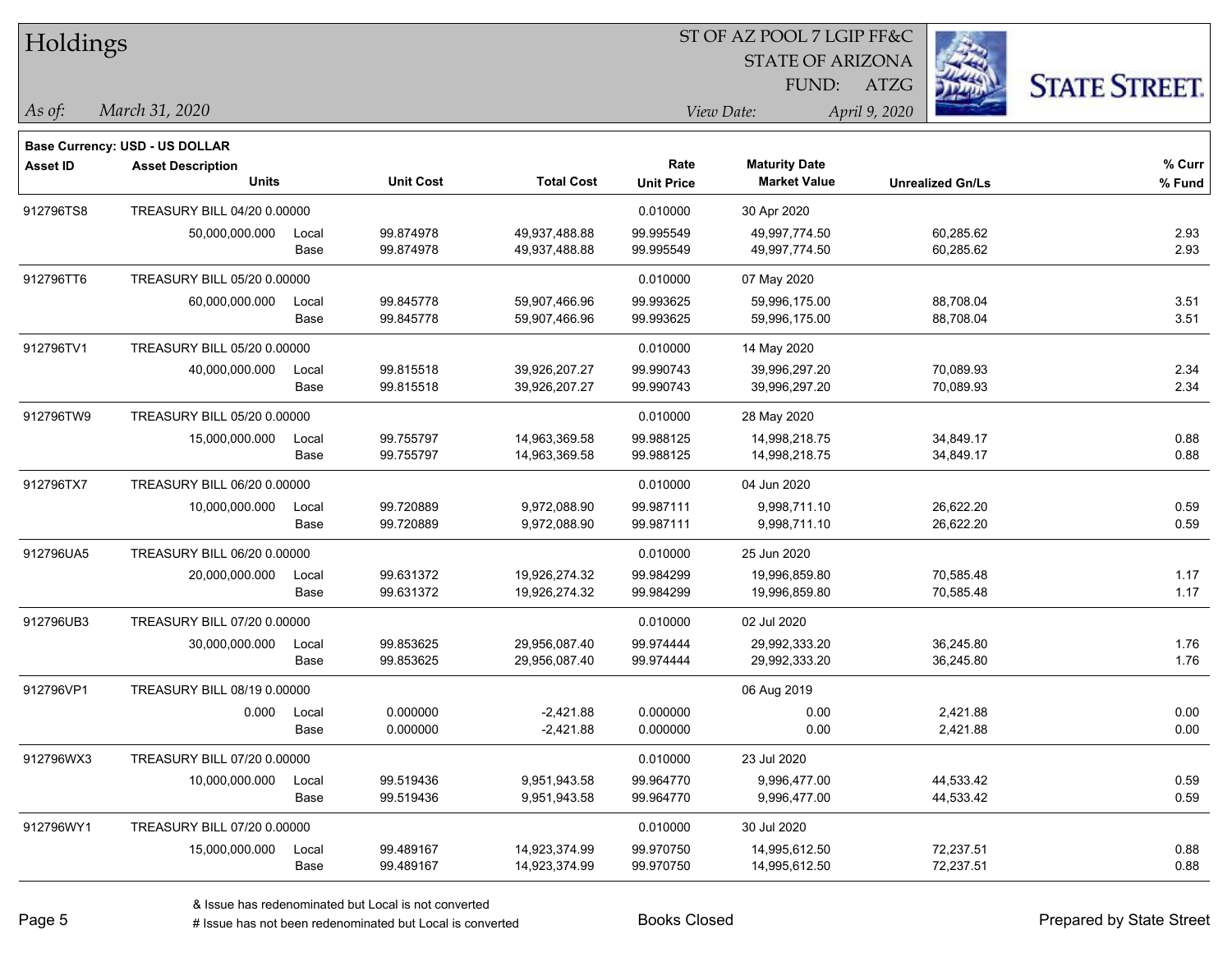| Holdings               |                                       |       |                  | ST OF AZ POOL 7 LGIP FF&C |                   |                         |                         |                      |
|------------------------|---------------------------------------|-------|------------------|---------------------------|-------------------|-------------------------|-------------------------|----------------------|
|                        |                                       |       |                  |                           |                   | <b>STATE OF ARIZONA</b> |                         |                      |
|                        |                                       |       |                  |                           |                   | FUND:                   | <b>ATZG</b>             | <b>STATE STREET.</b> |
| $\vert$ As of:         | March 31, 2020                        |       |                  |                           |                   | View Date:              | April 9, 2020           |                      |
|                        | <b>Base Currency: USD - US DOLLAR</b> |       |                  |                           |                   |                         |                         |                      |
| <b>Asset ID</b>        | <b>Asset Description</b>              |       |                  |                           | Rate              | <b>Maturity Date</b>    |                         | % Curr               |
|                        | <b>Units</b>                          |       | <b>Unit Cost</b> | <b>Total Cost</b>         | <b>Unit Price</b> | <b>Market Value</b>     | <b>Unrealized Gn/Ls</b> | % Fund               |
| 912796XB0              | TREASURY BILL 03/20 0.00000           |       |                  |                           |                   | 17 Mar 2020             |                         |                      |
|                        | 0.000                                 | Local | 0.000000         | -646.25                   | 0.000000          | 0.00                    | 646.25                  | 0.00                 |
|                        |                                       | Base  | 0.000000         | $-646.25$                 | 0.000000          | 0.00                    | 646.25                  | 0.00                 |
| <b>US DOLLAR Total</b> |                                       |       |                  |                           |                   |                         |                         |                      |
|                        | 600,000,000.000                       | Local |                  | 599,139,386.67            |                   | 599,953,971.65          | 814,584.98              | 35.14                |
|                        |                                       | Base  |                  | 599,139,386.67            |                   | 599,953,971.65          | 814,584.98              | 35.14                |
|                        | <b>FIXED INCOME Total</b>             |       |                  |                           |                   |                         |                         |                      |
|                        | 600,000,000.000                       | Base  |                  | 599,139,386.67            |                   | 599,953,971.65          | 814,584.98              | 35.14                |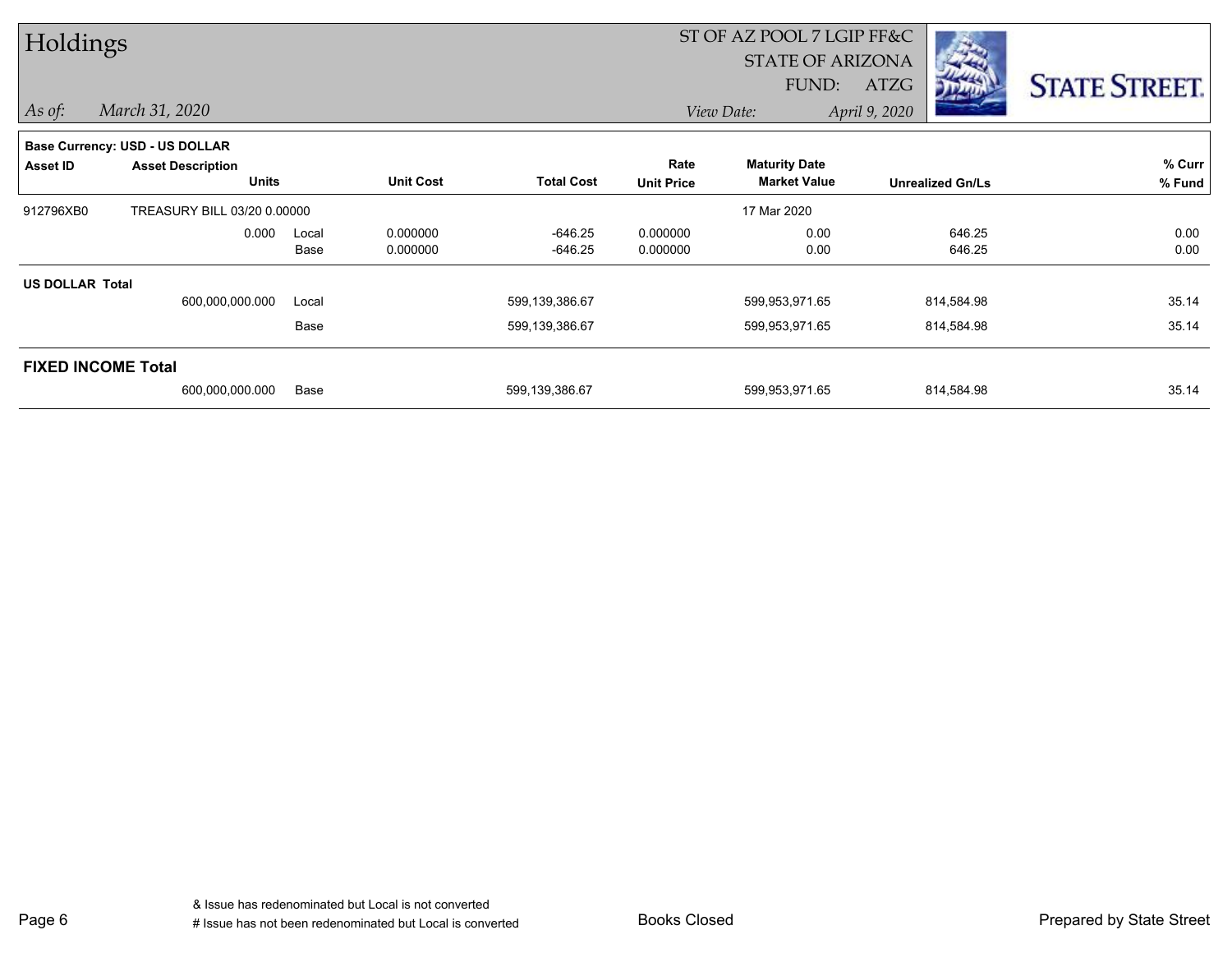| Holdings                                                 |                                          |                  |                   |                           | ST OF AZ POOL 7 LGIP FF&C<br><b>STATE OF ARIZONA</b><br>FUND: | <b>ATZG</b>             | <b>STATE STREET.</b> |
|----------------------------------------------------------|------------------------------------------|------------------|-------------------|---------------------------|---------------------------------------------------------------|-------------------------|----------------------|
| $\vert$ As of:<br>March 31, 2020                         |                                          |                  |                   |                           | View Date:                                                    | April 9, 2020           |                      |
| <b>Base Currency: USD - US DOLLAR</b><br><b>Asset ID</b> | <b>Asset Description</b><br><b>Units</b> | <b>Unit Cost</b> | <b>Total Cost</b> | Rate<br><b>Unit Price</b> | <b>Maturity Date</b><br><b>Market Value</b>                   | <b>Unrealized Gn/Ls</b> | % Curr<br>% Fund     |
| <b>FUND Total</b>                                        | 1,707,283,920.830                        | Base             | 1,706,235,677.66  |                           | 1,707,090,227.94                                              | 854,550.28              | 100.00               |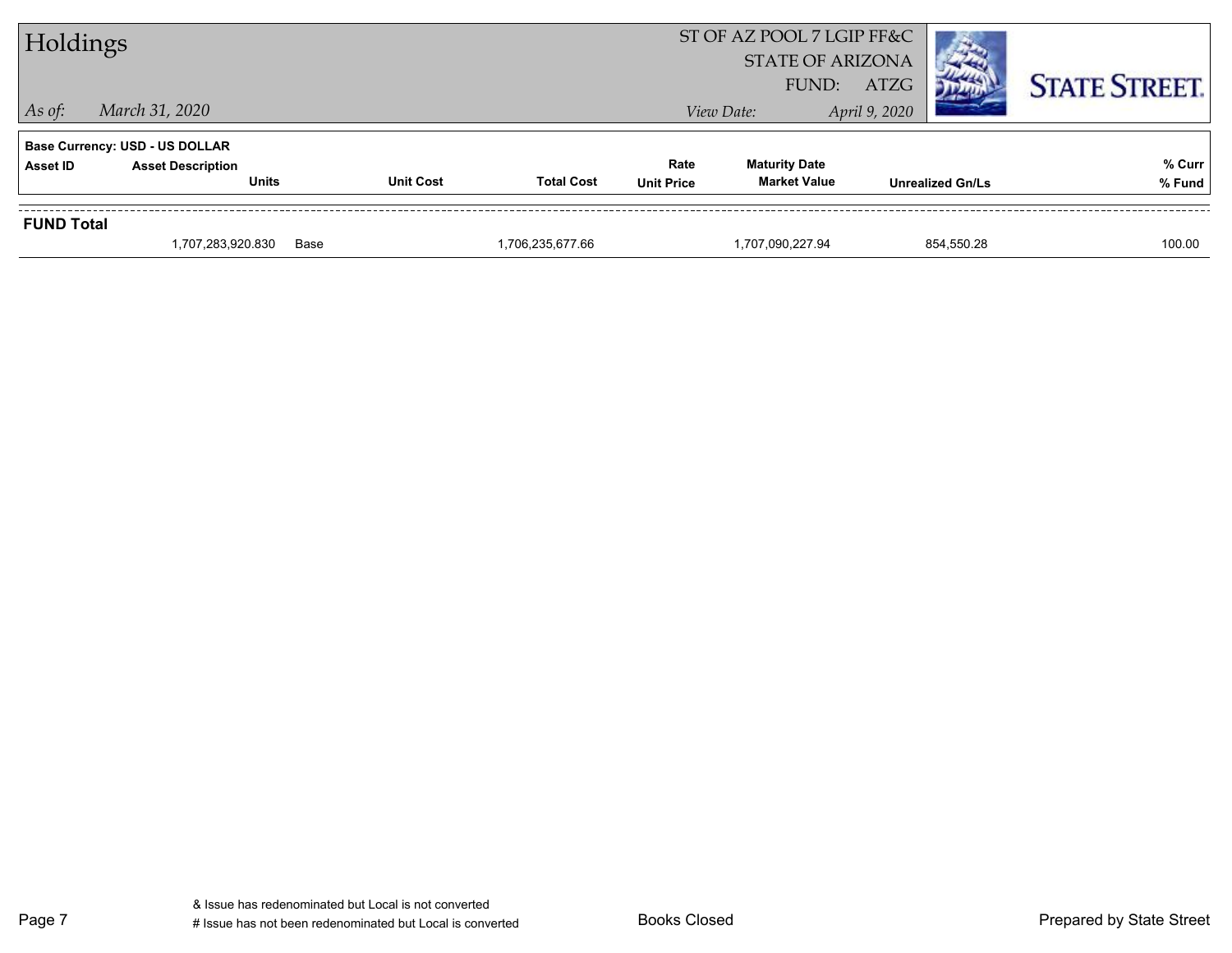## Holdings

## Currency Summary

*As of: March 31, 2020*

## ST OF AZ POOL 7 LGIP FF&C

STATE OF ARIZONA

FUND: ATZG



*View Date:April 9, 2020*

## **Base Currency:USD - US DOLLAR**

|                        |                   |       |                   |                     | % Currency |                         |                          |                           |
|------------------------|-------------------|-------|-------------------|---------------------|------------|-------------------------|--------------------------|---------------------------|
|                        | <b>Units</b>      |       | <b>Total Cost</b> | <b>Market Value</b> | % Fund     | <b>Unreal Sec Gn/Ls</b> | <b>Unreal Curr Gn/Ls</b> | <b>Total Unreal Gn/Ls</b> |
| <b>US DOLLAR</b>       |                   |       |                   |                     |            |                         | Exchange Rate:           | 1.000000                  |
| <b>CASH</b>            |                   |       |                   |                     |            |                         |                          |                           |
|                        | 154,997,463.270   | Local | 154,997,463.27    | 154,997,463.27      | 9.08       | 0.00                    |                          | 0.00                      |
|                        |                   | Base  | 154,997,463.27    | 154,997,463.27      | 9.08       | 0.00                    | 0.00                     | 0.00                      |
| <b>CASH EQUIVALENT</b> |                   |       |                   |                     |            |                         |                          |                           |
|                        | 952,286,457.560   | Local | 952,098,827.72    | 952,138,793.02      | 55.78      | 39,965.30               |                          | 39,965.30                 |
|                        |                   | Base  | 952,098,827.72    | 952,138,793.02      | 55.78      | 39,965.30               | 0.00                     | 39,965.30                 |
| <b>FIXED INCOME</b>    |                   |       |                   |                     |            |                         |                          |                           |
|                        | 600,000,000.000   | Local | 599,139,386.67    | 599,953,971.65      | 35.14      | 814,584.98              |                          | 814,584.98                |
|                        |                   | Base  | 599,139,386.67    | 599,953,971.65      | 35.14      | 814,584.98              | 0.00                     | 814,584.98                |
| <b>US DOLLAR Total</b> |                   |       |                   |                     |            |                         |                          |                           |
|                        | 1,707,283,920.830 | Local | 1,706,235,677.66  | 1,707,090,227.94    | 100.00     | 854,550.28              |                          | 854,550.28                |
|                        |                   | Base  | 1,706,235,677.66  | 1,707,090,227.94    | 100.00     | 854,550.28              | 0.00                     | 854,550.28                |
| <b>FUND Total</b>      |                   |       |                   |                     |            |                         |                          |                           |
|                        | 1,707,283,920.830 | Base  | 1,706,235,677.66  | 1,707,090,227.94    | 100.00     | 854,550.28              | 0.00                     | 854,550.28                |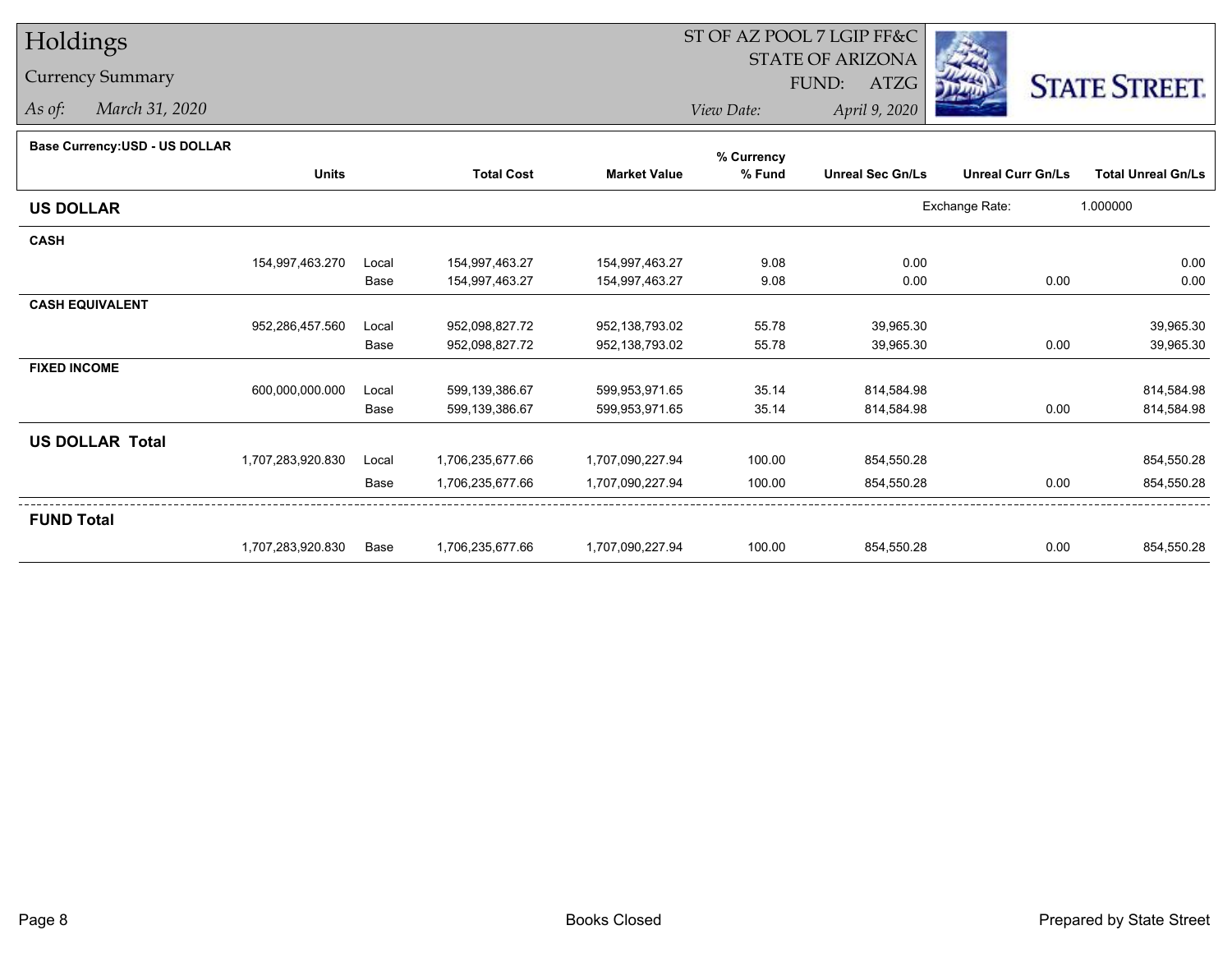| Holdings          |                                       |                   |                     |            | ST OF AZ POOL 7 LGIP FF&C<br><b>STATE OF ARIZONA</b> |                          |                           |
|-------------------|---------------------------------------|-------------------|---------------------|------------|------------------------------------------------------|--------------------------|---------------------------|
|                   | <b>Asset Summary</b>                  |                   |                     |            | FUND:<br>ATZG                                        |                          | <b>STATE STREET.</b>      |
| As of:            | March 31, 2020                        |                   |                     | View Date: | April 9, 2020                                        |                          |                           |
|                   | <b>Base Currency: USD - US DOLLAR</b> |                   |                     |            |                                                      |                          |                           |
|                   | <b>Units</b>                          | <b>Total Cost</b> | <b>Market Value</b> | % Fund     | <b>Unreal Sec Gn/Ls</b>                              | <b>Unreal Curr Gn/Ls</b> | <b>Total Unreal Gn/Ls</b> |
| <b>CASH</b>       |                                       |                   |                     |            |                                                      |                          |                           |
| <b>US DOLLAR</b>  | 154,997,463.270                       | 154,997,463.27    | 154,997,463.27      | 9.08       | 0.00                                                 | 0.00                     | 0.00                      |
| <b>CASH Total</b> | 154,997,463.270                       | 154,997,463.27    | 154,997,463.27      | 9.08       | 0.00                                                 | 0.00                     | 0.00                      |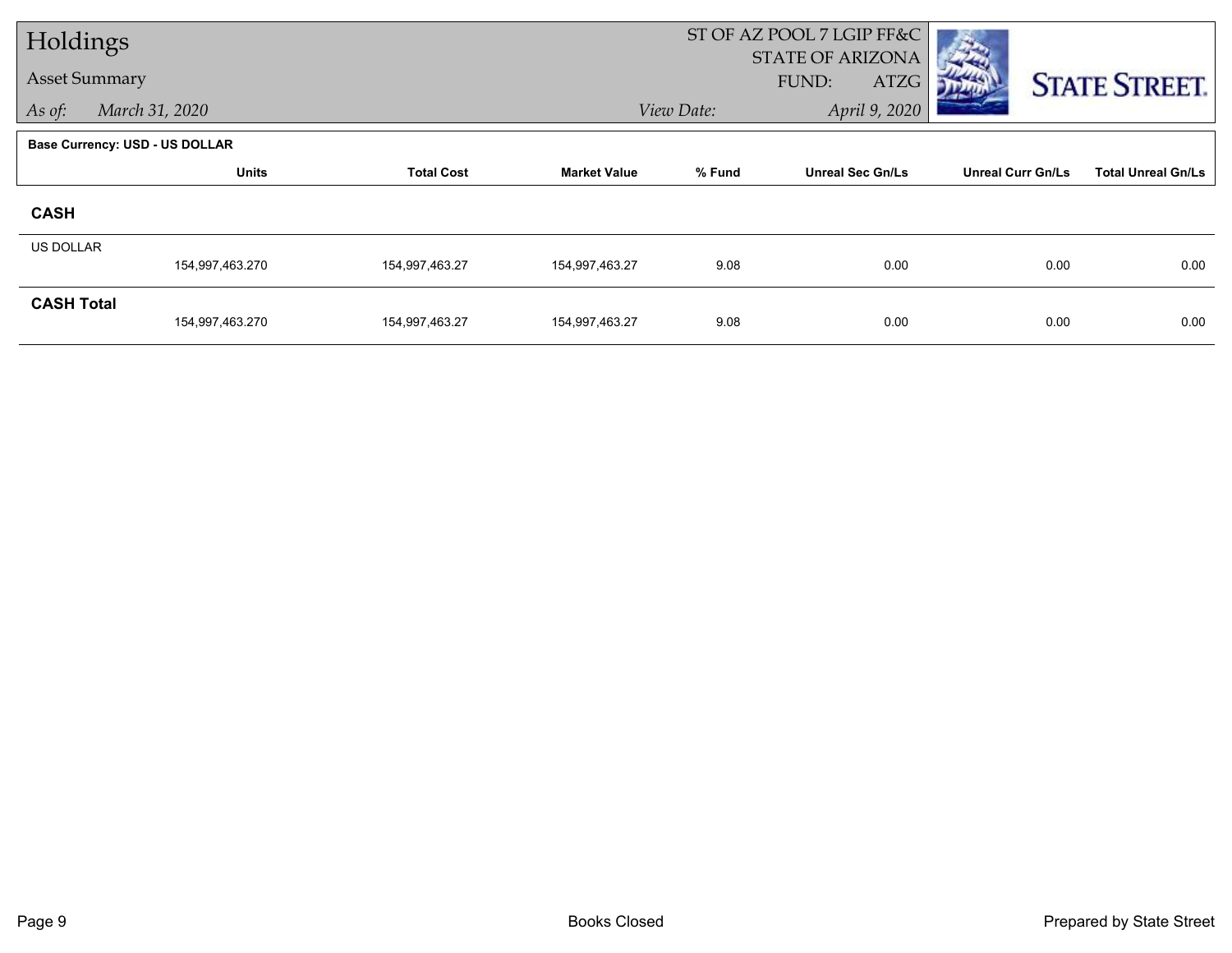|           | Holdings                       |                   |                     | ST OF AZ POOL 7 LGIP FF&C |                         |                          |                           |
|-----------|--------------------------------|-------------------|---------------------|---------------------------|-------------------------|--------------------------|---------------------------|
|           | <b>Asset Summary</b>           |                   |                     |                           | <b>STATE OF ARIZONA</b> |                          |                           |
|           |                                |                   |                     |                           | ATZG<br>FUND:           |                          | <b>STATE STREET.</b>      |
| As of:    | March 31, 2020                 |                   |                     | View Date:                | April 9, 2020           |                          |                           |
|           | Base Currency: USD - US DOLLAR |                   |                     |                           |                         |                          |                           |
|           | <b>Units</b>                   | <b>Total Cost</b> | <b>Market Value</b> | % Fund                    | <b>Unreal Sec Gn/Ls</b> | <b>Unreal Curr Gn/Ls</b> | <b>Total Unreal Gn/Ls</b> |
|           | <b>CASH EQUIVALENT</b>         |                   |                     |                           |                         |                          |                           |
| US DOLLAR |                                |                   |                     |                           |                         |                          |                           |
|           | 952,286,457.560                | 952,098,827.72    | 952,138,793.02      | 55.78                     | 39,965.30               | 0.00                     | 39,965.30                 |
|           | <b>CASH EQUIVALENT Total</b>   |                   |                     |                           |                         |                          |                           |
|           | 952,286,457.560                | 952,098,827.72    | 952,138,793.02      | 55.78                     | 39,965.30               | 0.00                     | 39,965.30                 |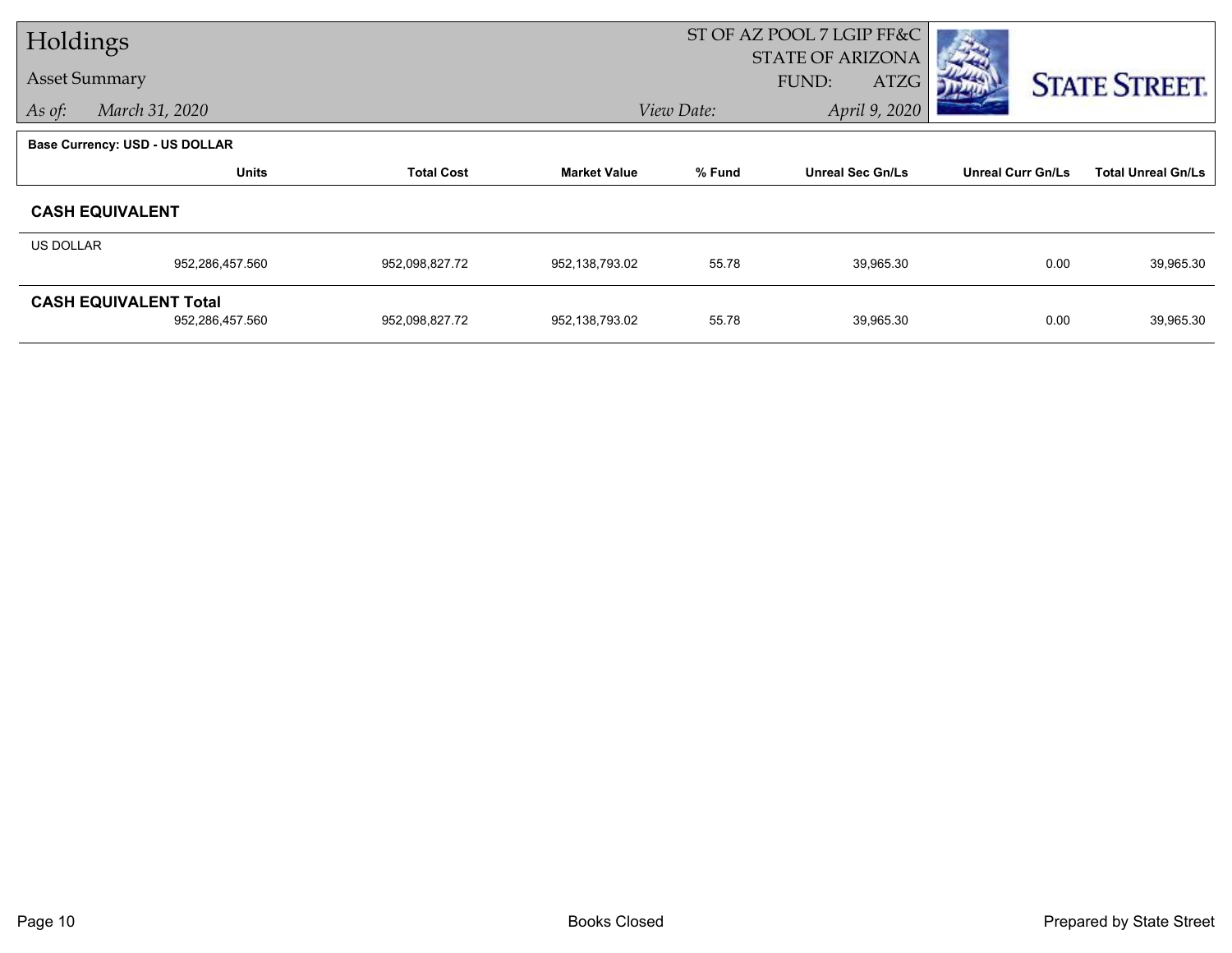|                  | Holdings                                     |                   |                     |            | ST OF AZ POOL 7 LGIP FF&C                |                          |                           |
|------------------|----------------------------------------------|-------------------|---------------------|------------|------------------------------------------|--------------------------|---------------------------|
|                  | <b>Asset Summary</b>                         |                   |                     |            | <b>STATE OF ARIZONA</b><br>FUND:<br>ATZG |                          | <b>STATE STREET.</b>      |
| As of:           | March 31, 2020                               |                   |                     | View Date: | April 9, 2020                            |                          |                           |
|                  | <b>Base Currency: USD - US DOLLAR</b>        |                   |                     |            |                                          |                          |                           |
|                  | <b>Units</b>                                 | <b>Total Cost</b> | <b>Market Value</b> | % Fund     | <b>Unreal Sec Gn/Ls</b>                  | <b>Unreal Curr Gn/Ls</b> | <b>Total Unreal Gn/Ls</b> |
|                  | <b>FIXED INCOME</b>                          |                   |                     |            |                                          |                          |                           |
| <b>US DOLLAR</b> |                                              |                   |                     |            |                                          |                          |                           |
|                  | 600,000,000.000                              | 599,139,386.67    | 599,953,971.65      | 35.14      | 814,584.98                               | 0.00                     | 814,584.98                |
|                  | <b>FIXED INCOME Total</b><br>600,000,000.000 | 599,139,386.67    | 599,953,971.65      | 35.14      | 814,584.98                               | 0.00                     | 814,584.98                |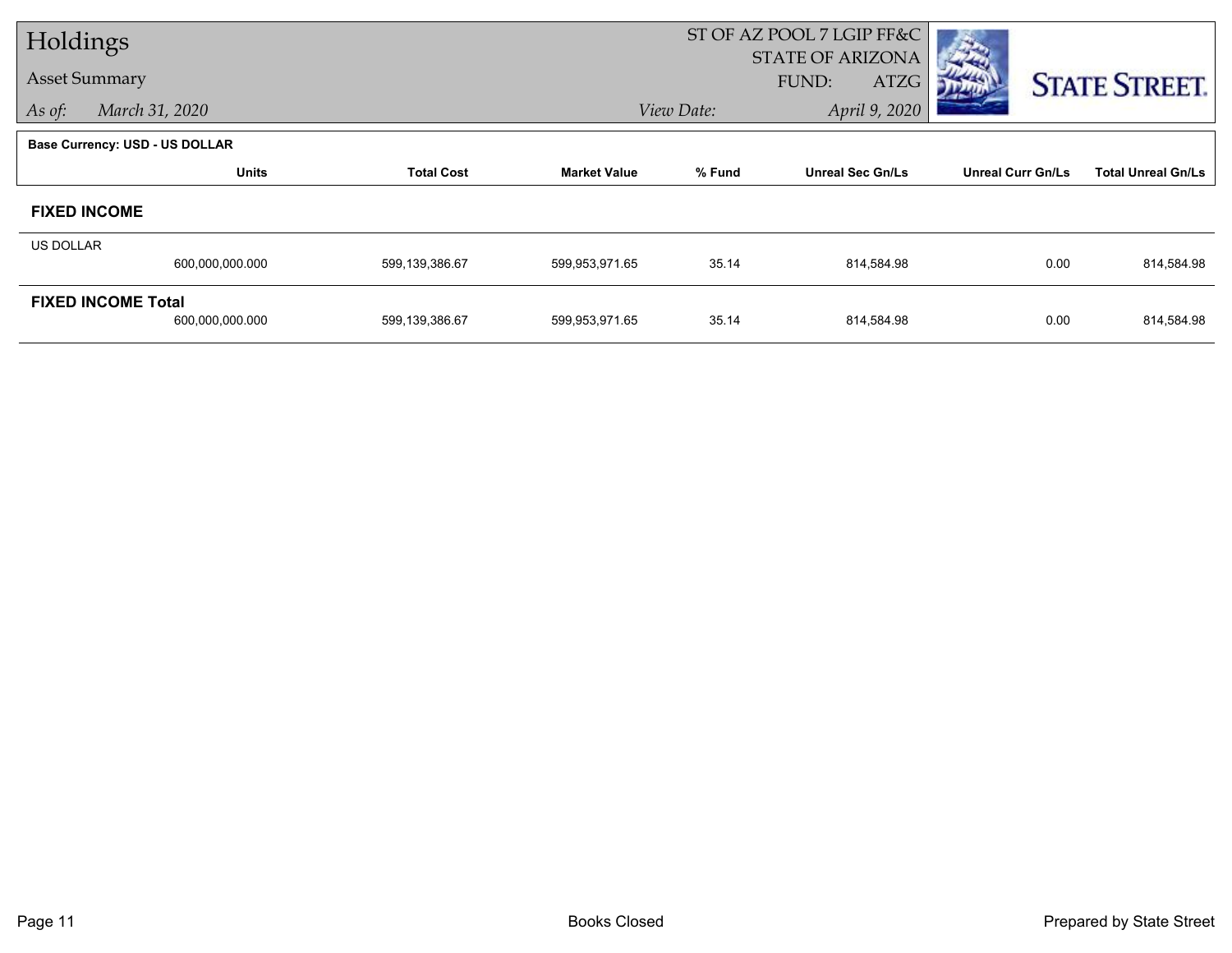| Holdings          |                                       |                   |                     |                         | ST OF AZ POOL 7 LGIP FF&C |                          |                           |
|-------------------|---------------------------------------|-------------------|---------------------|-------------------------|---------------------------|--------------------------|---------------------------|
|                   |                                       |                   |                     | <b>STATE OF ARIZONA</b> |                           |                          |                           |
|                   | <b>Asset Summary</b>                  |                   |                     | <b>ATZG</b><br>FUND:    |                           |                          | <b>STATE STREET.</b>      |
|                   | March 31, 2020<br>As of:              |                   |                     | View Date:              | April 9, 2020             |                          |                           |
|                   | <b>Base Currency: USD - US DOLLAR</b> |                   |                     |                         |                           |                          |                           |
|                   | Units                                 | <b>Total Cost</b> | <b>Market Value</b> | % Fund                  | <b>Unreal Sec Gn/Ls</b>   | <b>Unreal Curr Gn/Ls</b> | <b>Total Unreal Gn/Ls</b> |
| <b>FUND Total</b> |                                       |                   |                     |                         |                           |                          |                           |
|                   | 1,707,283,920.830                     | 1,706,235,677.66  | 1.707.090.227.94    | 100.00                  | 854.550.28                | 0.00                     | 854,550.28                |